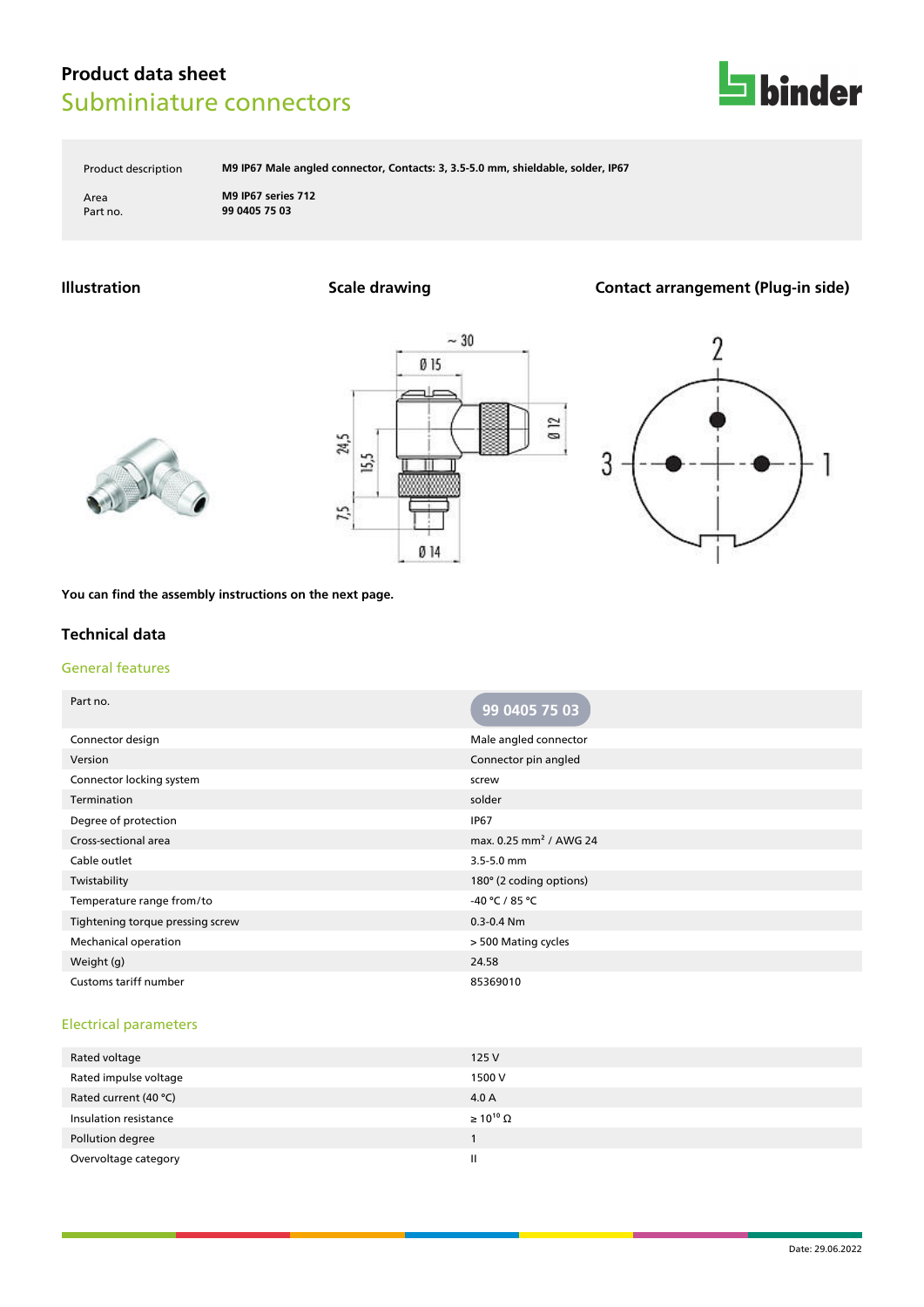

Product description **M9 IP67 Male angled connector, Contacts: 3, 3.5-5.0 mm, shieldable, solder, IP67**

Area **M9 IP67 series 712** Part no. **99 0405 75 03**

| Insulating material group | $\mathbf{III}$ |
|---------------------------|----------------|
| EMC compliance            | shieldable     |
| Shield connection         | Shielding ring |

#### Material

| Contact body material | <b>PBT (UL94 V-0)</b>                                        |
|-----------------------|--------------------------------------------------------------|
| Contact material      | CuZn (brass)                                                 |
| Contact plating       | Au (gold)                                                    |
| Locking material      | CuZn (brass)                                                 |
| <b>REACH SVHC</b>     | CAS 96-45-7 (Imidazolidine-2-thione)<br>CAS 7439-92-1 (Lead) |
| SCIP number           | 2be918d4-03ba-45fe-8187-e673b51db855                         |

#### Classifications

| eCl@ss 11.1 | 27-44-01-02 |
|-------------|-------------|
|             |             |
| ETIM 7.0    | EC002635    |

### Declarations of conformity

Low Voltage Directive 2014/35/EU (EN 60204-1:2018;EN 60529:1991)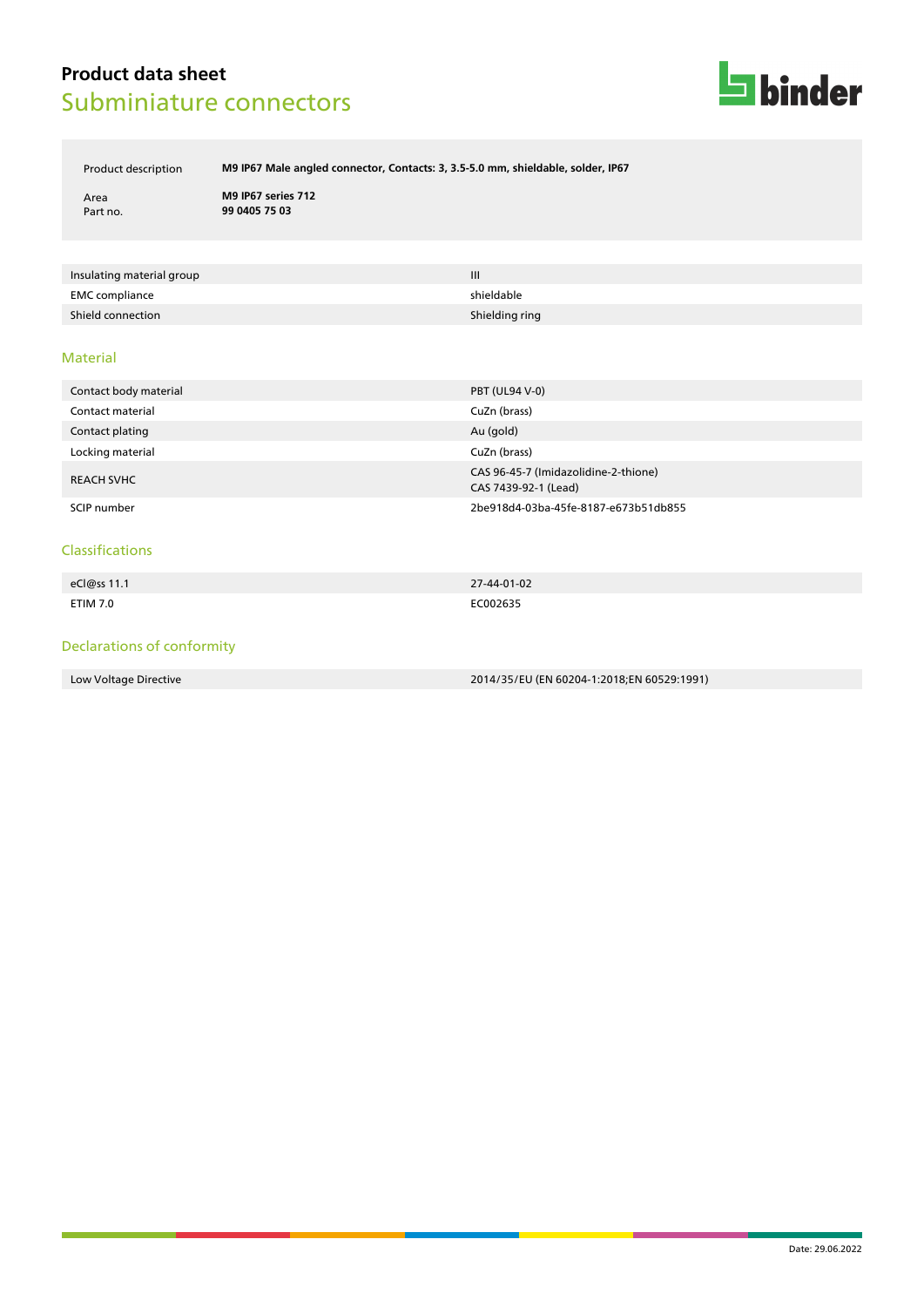

Product description **M9 IP67 Male angled connector, Contacts: 3, 3.5-5.0 mm, shieldable, solder, IP67**

Area **M9 IP67 series 712** Part no. **99 0405 75 03**

### **Assembly instructions**

1. Bead parts to cable.

5. Solder single wires.

7. Tighten screw plug.

widen shield and revert to shielding ring. 4. Bead single wires through

length.